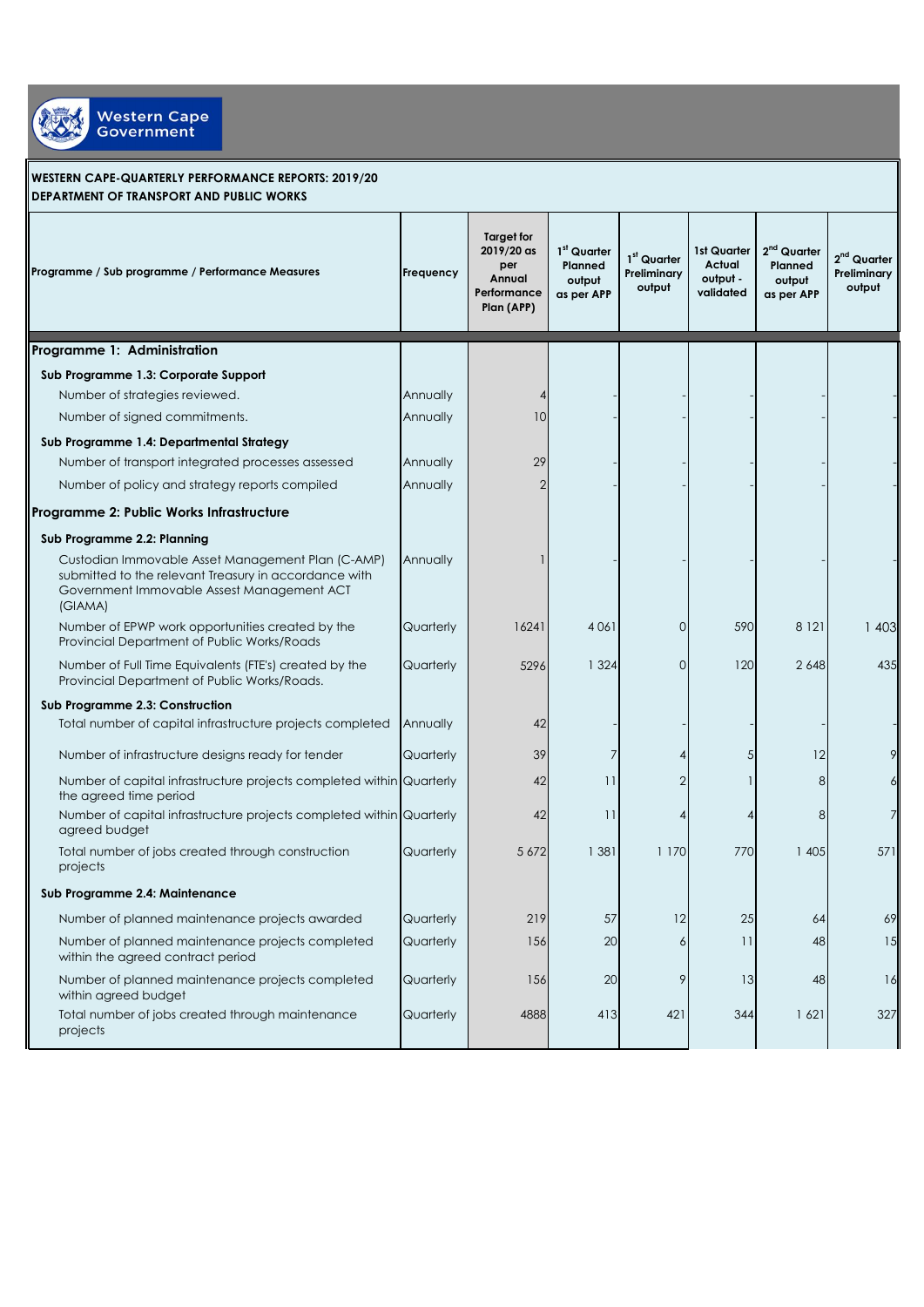| Programme / Sub programme / Performance Measures                                                                                                   | Frequency | <b>Target for</b><br>2019/20 as<br>per<br>Annual<br>Performance<br>Plan (APP) | 1 <sup>st</sup> Quarter<br>Planned<br>output<br>as per APP | 1st Quarter<br>Preliminary<br>output | 1st Quarter<br>Actual<br>output -<br>validated | 2 <sup>nd</sup> Quarter<br>Planned<br>output<br>as per APP | $2nd$ Quarter<br>Preliminary<br>output |
|----------------------------------------------------------------------------------------------------------------------------------------------------|-----------|-------------------------------------------------------------------------------|------------------------------------------------------------|--------------------------------------|------------------------------------------------|------------------------------------------------------------|----------------------------------------|
| Sub Programme 2.5: Immovable Asset Management                                                                                                      |           |                                                                               |                                                            |                                      |                                                |                                                            |                                        |
| Number of immovable assets verified in the Immovable<br>Asset Register (IAR) in accordance with the mandatory<br>requirements of National Treasury | Annually  | 5104                                                                          |                                                            |                                      |                                                |                                                            |                                        |
| Number of utilisation inspections conducted for office<br>accommodation                                                                            | Annually  | 150                                                                           |                                                            |                                      |                                                |                                                            |                                        |
| Number of properties acquired for WCG service delivery.                                                                                            | Annually  | 10                                                                            |                                                            |                                      |                                                |                                                            |                                        |
| % in electricity consumption reduction (net of solar energy<br>generated) per square metre in the office estate                                    | Annually  | 9.5%                                                                          |                                                            |                                      |                                                |                                                            |                                        |
| Sub Programme 2.6: Facilities Operations                                                                                                           |           |                                                                               |                                                            |                                      |                                                |                                                            |                                        |
| Number of condition assessments conducted on state-<br>owned buildings                                                                             | Annually  | 970                                                                           |                                                            |                                      |                                                |                                                            |                                        |
| Programme 3: Transport Infrastructure                                                                                                              |           |                                                                               |                                                            |                                      |                                                |                                                            |                                        |
| Sub Programme 3.2: Infrastructure Planning                                                                                                         |           |                                                                               |                                                            |                                      |                                                |                                                            |                                        |
| Number of kilometres of surfaced roads visually assessed<br>as per the applicable TMH manual                                                       | Annually  | 7113                                                                          |                                                            |                                      |                                                |                                                            |                                        |
| Number of kilometres of gravel roads visually assessed as<br>per the applicable TMH manual                                                         | Annually  | 10351                                                                         |                                                            |                                      |                                                |                                                            |                                        |
| Sub Programme 3.4: Construction                                                                                                                    |           |                                                                               |                                                            |                                      |                                                |                                                            |                                        |
| Number of Full Time Equivalents (FTEs) created                                                                                                     | Quarterly | 3500                                                                          | 1 200                                                      | 1015                                 |                                                | 700                                                        |                                        |
| Number of jobs created                                                                                                                             | Quarterly | 7500                                                                          | 2 500                                                      | 4 4 7 4                              |                                                | 1 500                                                      |                                        |
| Number of kilometres of gravel roads upgraded to<br>surfaced roads                                                                                 | Quarterly | 20                                                                            |                                                            | 2                                    |                                                | 11                                                         |                                        |
| Number of youths employed $(18 - 35)$                                                                                                              | Quarterly | 4500                                                                          | 1 500                                                      | 2818                                 |                                                | 900                                                        |                                        |
| Number of women employed                                                                                                                           | Quarterly | 2000                                                                          | 700                                                        | 1 4 2 5                              |                                                | 400                                                        |                                        |
| Number of persons with disabilities employed                                                                                                       | Quarterly | 10                                                                            |                                                            | 2                                    |                                                | 2                                                          |                                        |
| Sub Programme 3.5: Maintenance                                                                                                                     |           |                                                                               |                                                            |                                      |                                                |                                                            |                                        |
| Number of square metres of surfaced roads rehabilitated                                                                                            | Quarterly | 400 000                                                                       | 140 000                                                    | 154 494                              | 154 494                                        |                                                            |                                        |
| Number of square metres of surfaced roads resealed                                                                                                 | Quarterly | 3760000                                                                       | 670 000                                                    | 759 104                              | 759 104                                        | 790 000                                                    | 364 948                                |
| Number of kilometres of gravel roads re-gravelled                                                                                                  | Quarterly | 200                                                                           | 20                                                         | 14                                   | 30                                             | 80                                                         | 34                                     |
| Number of square metres of blacktop patching                                                                                                       | Quarterly | 36 000                                                                        | 9 0 0 0                                                    | 10797                                | 10912                                          | 9 0 0 0                                                    | 7 0 2 3                                |
| Number of kilometres of gravel roads bladed                                                                                                        | Quarterly | 46 000                                                                        | 11 500                                                     | 11618                                | 12053                                          | 11 500                                                     | 6 5 5 9                                |
| <b>Programme 4: Transport Operations</b>                                                                                                           |           |                                                                               |                                                            |                                      |                                                |                                                            |                                        |
| Sub Programme 4.2 Public Transport Services                                                                                                        |           |                                                                               |                                                            |                                      |                                                |                                                            |                                        |
| Number of routes subsidised                                                                                                                        | Annually  | 2 5 7 9                                                                       |                                                            |                                      |                                                |                                                            |                                        |
| Number of trips subsidised                                                                                                                         | Quarterly | 1 387 980                                                                     | 346 995                                                    | 316 118                              | 316 118                                        | 346 995                                                    | 333 210                                |
| Number of kilometers subsidised                                                                                                                    | Quarterly | 35 973 820                                                                    | 8 9 9 3 4 5 5                                              | 927 898                              | 9 278 976                                      | 8 9 9 3 4 5 5                                              | 9797023                                |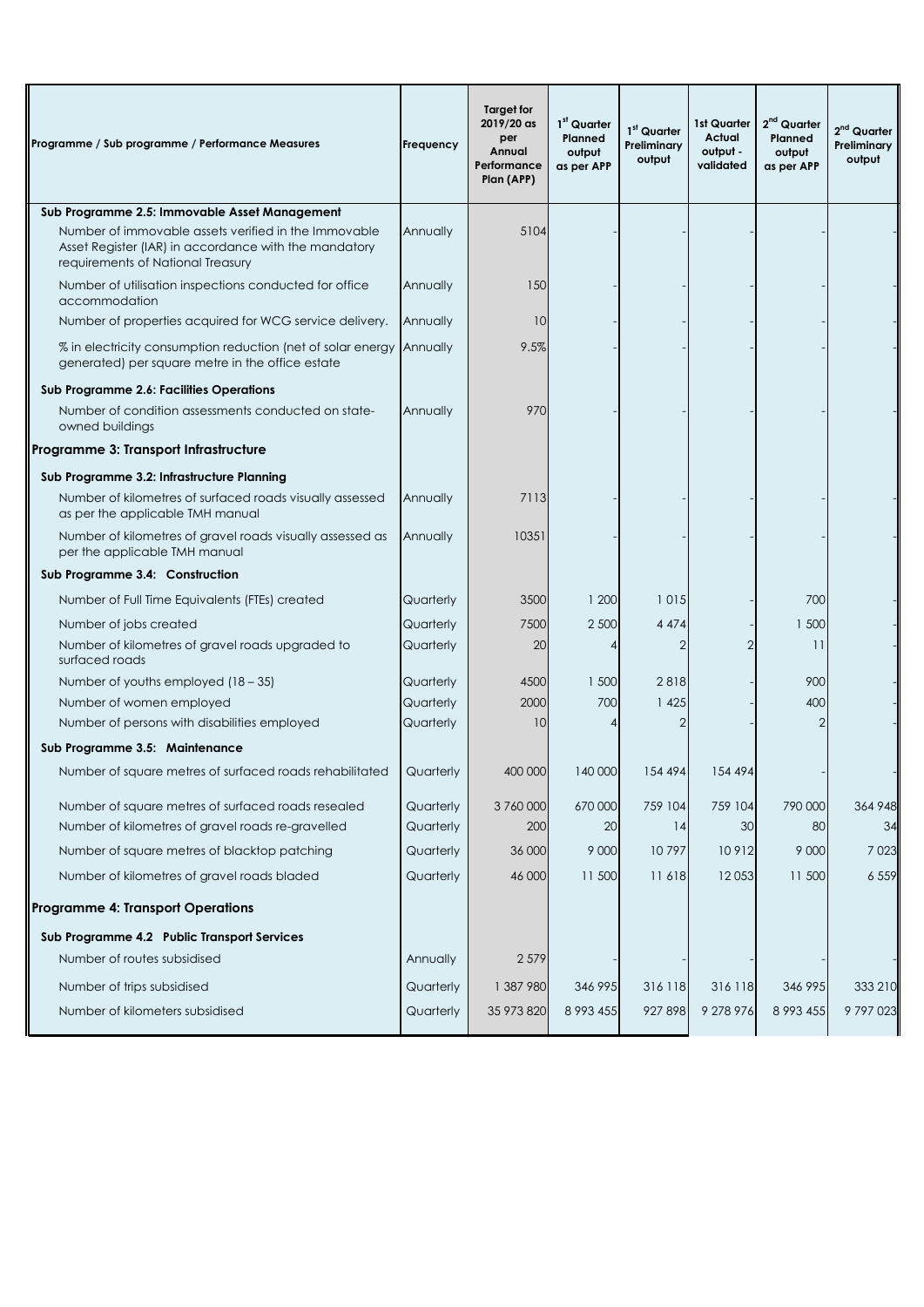| Programme / Sub programme / Performance Measures                   | Frequency | Target for<br>2019/20 as<br>per<br>Annual<br>Performance<br>Plan (APP) | 1st Quarter<br>Planned<br>output<br>as per APP | 1 <sup>st</sup> Quarter<br>Preliminary<br>output | 1st Quarter<br>Actual<br>output -<br>validated | 2 <sup>nd</sup> Quarter<br>Planned<br>output<br>as per APP | 2 <sup>nd</sup> Quarter<br>Preliminary<br>output |
|--------------------------------------------------------------------|-----------|------------------------------------------------------------------------|------------------------------------------------|--------------------------------------------------|------------------------------------------------|------------------------------------------------------------|--------------------------------------------------|
| Sub Programme 4.3 Transport Safety and Compliance                  |           |                                                                        |                                                |                                                  |                                                |                                                            |                                                  |
| Number of road transport safety initiatives implemented            | Annually  |                                                                        |                                                |                                                  |                                                |                                                            |                                                  |
| Number of road safety awareness campaigns conducted                | Quarterly | 12                                                                     | e,                                             | 3                                                |                                                | 3                                                          |                                                  |
| Sub Programme 4.4 Transport Systems                                |           |                                                                        |                                                |                                                  |                                                |                                                            |                                                  |
| Number of detailed incremental transport plans<br>developed.       | Annually  |                                                                        |                                                |                                                  |                                                |                                                            |                                                  |
| Number of PSTP projects initiated                                  | Annually  |                                                                        |                                                |                                                  |                                                |                                                            |                                                  |
| Number of institutional change interventions                       | Annually  |                                                                        |                                                |                                                  |                                                |                                                            |                                                  |
| Number of freight interventions initiated                          | Annually  |                                                                        |                                                |                                                  |                                                |                                                            |                                                  |
| Number of rail interventions supported                             | Annually  |                                                                        |                                                |                                                  |                                                |                                                            |                                                  |
| Programme 5: Transport Regulation                                  |           |                                                                        |                                                |                                                  |                                                |                                                            |                                                  |
| Sub Programme 5.2: Transport Administration and Licening           |           |                                                                        |                                                |                                                  |                                                |                                                            |                                                  |
| Number of compliance inspections conducted                         | Quarterly | 390                                                                    | 99                                             | 80                                               | 80                                             | 109                                                        | 90                                               |
| Sub Programme 5.3: Operating Licences and Permits                  |           |                                                                        |                                                |                                                  |                                                |                                                            |                                                  |
| Number of Provincial Regulating Entity (PRE) hearings<br>conducted | Quarterly | 120                                                                    | 30                                             | 34                                               | 34                                             | 30                                                         | 44                                               |
| Number of taxi associations AGMs held                              | Quarterly | 110                                                                    | 32                                             | 29                                               | 29                                             | 23                                                         | 24                                               |
| Sub Programme 5.4: Law Enforcement                                 |           |                                                                        |                                                |                                                  |                                                |                                                            |                                                  |
| Percentage of students completing traffic training                 | Annually  | 93%                                                                    |                                                |                                                  |                                                |                                                            |                                                  |
| Number of road safety awareness programmes<br>conducted            | Annually  | 6                                                                      | $\Omega$                                       |                                                  |                                                |                                                            |                                                  |
| Number of schools involved in road safety education<br>programme   | Quarterly | 345                                                                    | 100                                            | 111                                              | 111                                            | 100                                                        | 125                                              |
| Number of speed operations conducted                               | Quarterly | 5500                                                                   | 1 375                                          | 1750                                             | 1797                                           | 1 375                                                      | 1 670                                            |
| Number of vehicles weighed                                         | Quarterly | 645000                                                                 | 161 250                                        | 147 958                                          | 147762                                         | 161 250                                                    | 170 272                                          |
| Number of drunken driving operations conducted                     | Quarterly | 6250                                                                   | 1 5 6 5                                        | 1838                                             | 1671                                           | 1 560                                                      | 1865                                             |
| Number of vehicles stopped and checked                             | Quarterly | 1500000                                                                | 375 000                                        | 302 783                                          | 320 290                                        | 375 000                                                    | 390 764                                          |